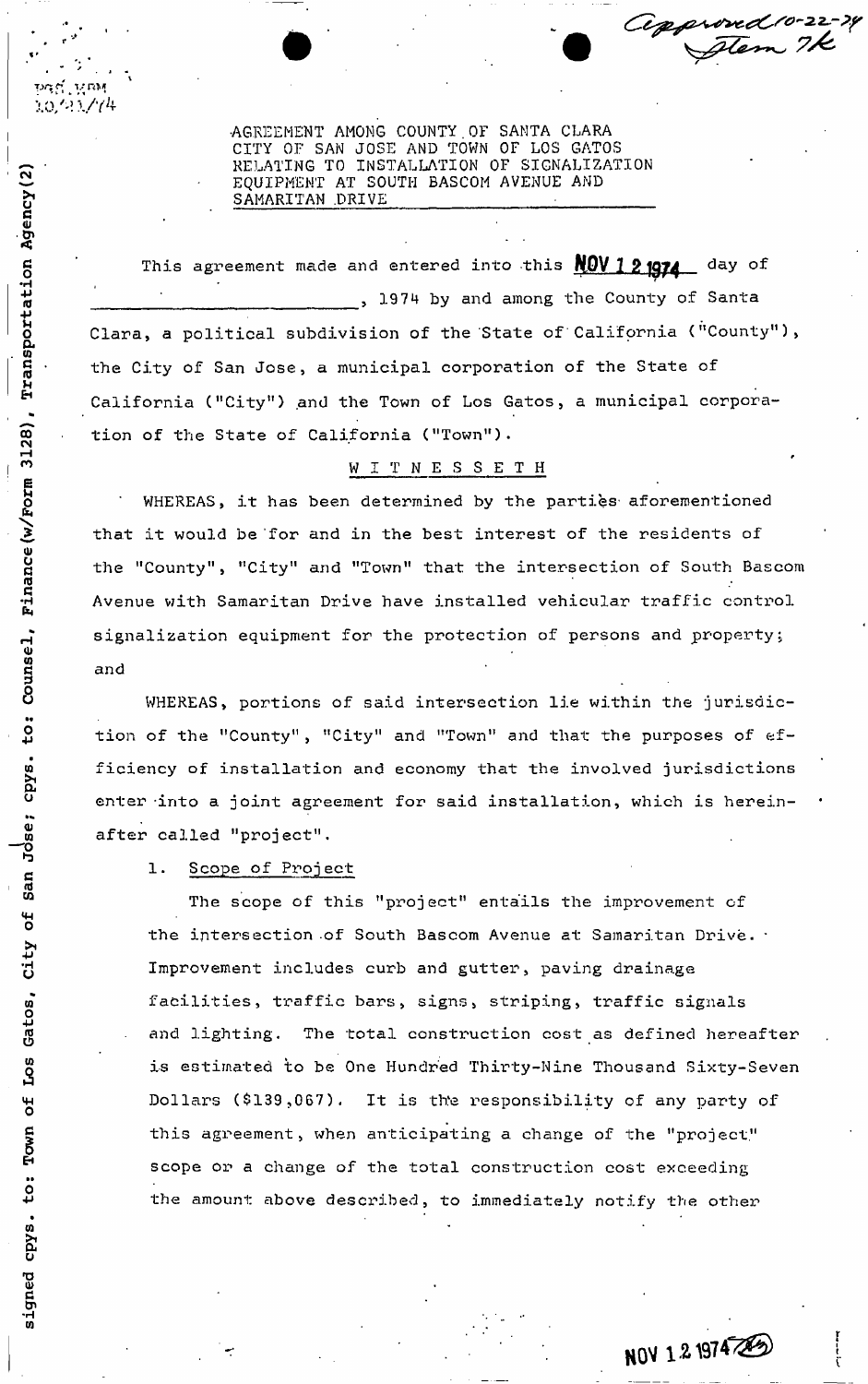party of this agreement. It. is only through mutual consent by a revised agreement executed by all parties that the change will then be valid.

2. Preparation of Plans, Specifications and Estimates

"Town" shall prepare and submit to "County" and "City" plans, specifications and estimates for the construction of the "project". If said plans, specifications and estimates are ap- . proved by "County" and "City", "Town" shall advertise the "project for bid.

3. Award of a Construction Contract

In the event that the submitted lowest responsible bid exceeds the estimate referred to in paragraph 1 hereof by ten percent (10%) or more, such bid shall be submitted to "Town", "County" and "City" for review and approval prior to the award of a contract, which approval by "Town", "County" or "City" shall be entirely discretionary. If the lowest responsible bid does not exceed said estimate by more than 10% (or if "City", "County" and "Town" mutually agree to amend this agreement to increase the estimated total construction cost to include the amount of a bid which does exceed the estimate by more than 10%) "Town" shall award a contract to the lowest responsible bidder and shall supervise said contract to completion. If "Town", "County" and ."City" do not mutually agree to modify this agreement to increase the estimated total construction cost to include the amount of a  $\cdot$ bid which exceeds the estimate by more than 10%, this agreement shall terminate. "Town" shall refund any payments made by "County" or "City", and "County" and "City" shall not be liable « for any costs incurred by "Town" in relation with this "project". . Acquisition of Real Property

"Town" agrees to acquire all the real property and the' necessary easements required for construction of the "project"

- 2-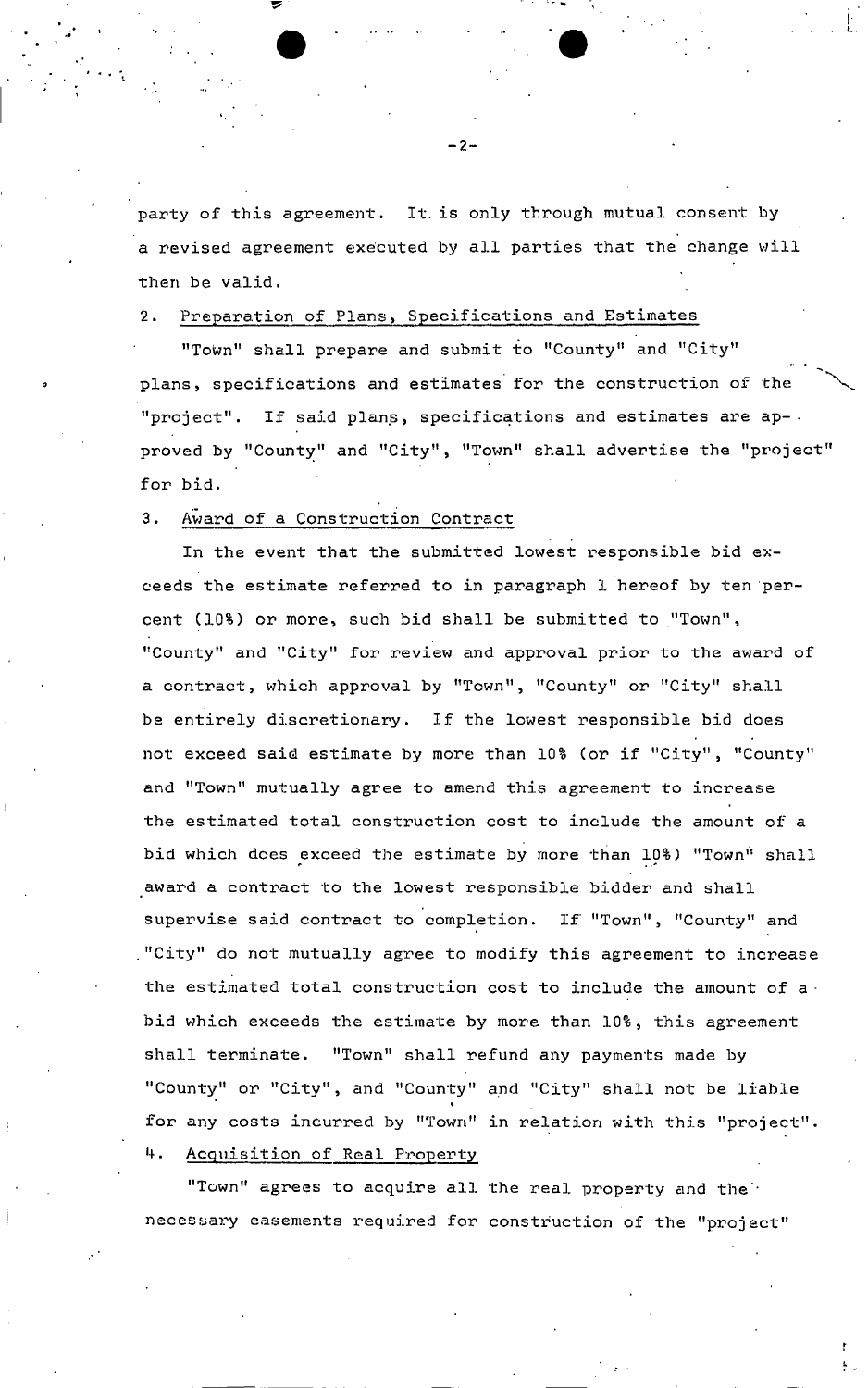which lies within the territorial limits of "Town". "County" agrees to acquire all the real property and the necessary easements required for construction of the "project" which lies within the unincorporated area of "County". Each party hereto shall be responsible for and shall pay its own land acquisition costs, including costs of eminent domain or inverse condemna-' tion, as necessary for the commencement and completion of construction of said "project".

## 5. Sharing of Costs

A. "County's" share of the "project" shall be 50% of the cost of the electrical work involved in the signalization of the intersection and 33% of the cost of road work done in conjunction with the signalization of the intersection.

"County" agrees to pay "Town" the sum of Fifty Five Thousand Five Hundred Twenty-Two Dollars (\$55,522) which said payment shall be made by "County" no later than 21 days after "Town" advertises the'"project" for bids; said sum is the amount presently estimated by "Town" to be the total cost of the portion of the "project" lying within the unincorporated area of the "County".

•B. "City's" share of the "project" shall be 33% of the cost of the electrical work involved in the signalization of the intersection and 0% of the road work done in conjunction with the signalization of the intersection.

"City" agrees to pay "Town" the sum of Eighteen Thousand Six Hundred Ninety-One Dollars (\$18,691), which said payment shall be made by "City" no later than 21 days after "Town" advertises the "project" for bids; said, sum is the amount presently estimated by the '"Town" to be the total cost of the portion of the."project" lying within the territorial limits of "City".

- 3-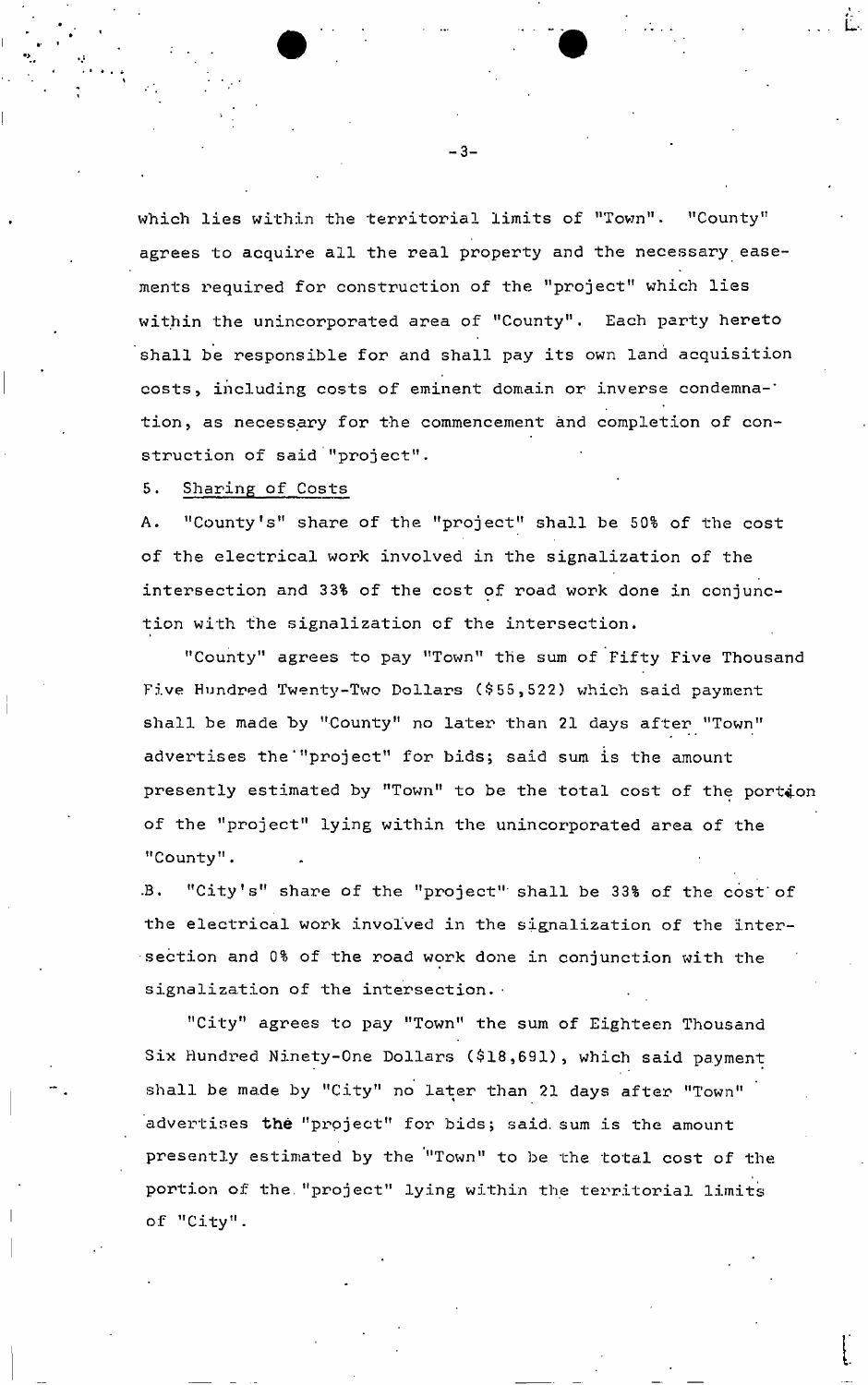As used in this agreement the term "total cost" shall mean the total of all costs incurred and expenditures made by "Town" in connection with constructing the "project", including but not limited to preliminary engineering costs and expenses, costs and expenses of preparing plans and specifications which costs and expenses shall be fixed as (6% of actual construction cost, costs and expenses for construction engineering and inspection, publication, advertising and printing which' costs and expenses shall be fixed as (7% of actual construction cost), cost of the construction contract, cost of extra work authorized by "City" and/or "County", and cost of all materials not included in the contract price.

## 6. Insurance

"Town" shall require any contractor awarded a contract for any portion of said "project" to secure and maintain in full force and effect at all times during construction of 'said "project" and until said "pr'o'ject" is accepted by "County", "City" and "Town" public liability and property damage insurance in forms and limits.of liability and satisfactory and acceptable to "County" and "City", insuring "County", "City" and."Town", and their respective officers and employees, from and against any claims, loss liability, cost of expense arising out of or in any way connected with the construction of said "project".

The aforementioned policy shall contain a provision that the insurance afforded thereby to "County", "City" and "Town" and their respective officers and employees shall be primary insurance to the full limits of liability of'the policy, and that if the "County", "City" or "Town" or their respective officers and employees, have other insurance against a loss covered by such policy, that other insurance shall be excess insurance only.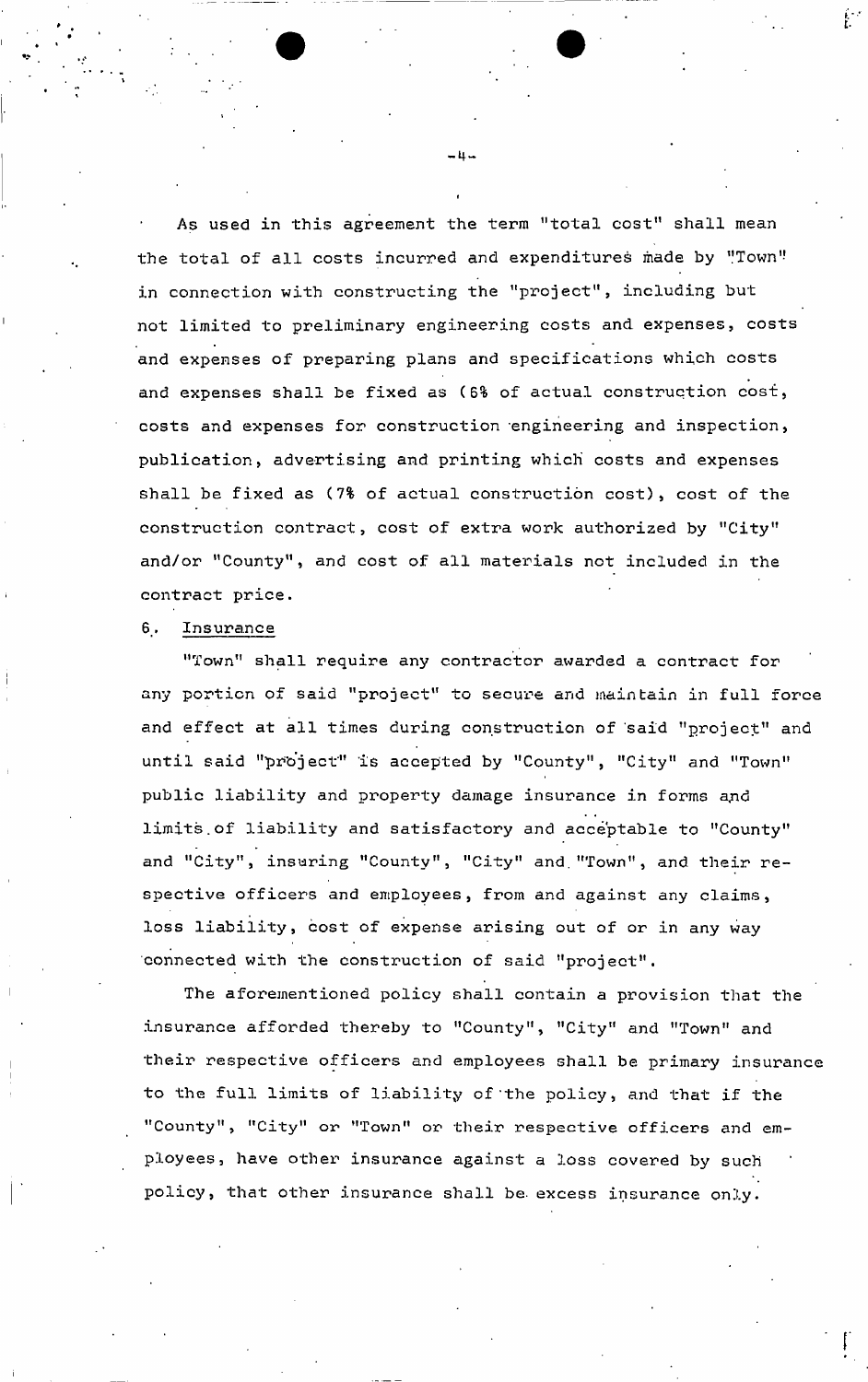## 7. Final Accounting

Upon completion of said "project", "Town" shall submit to "City" and "County" a final accounting of the total costs of said "project". In the event this final accounting shows that the sum advanced to "Town" is less than the percentages stated above in paragraph 5, "City" and "County" shall pay "Town" the differ-, ence within sixty (60) days from receipt of said final accounting. However, in the event this final accounting shows that the sum advanced to "Town" is more than the percentages stated above in paragraph 5, "Town" shall return the difference to "City" and "County" within sixty (60) days.

## 8. Records and Accounts

"Town" shall keep, maintain and render available for inspection by "County" and "City" or their authorized representatives, records and books which will provide a complete and accurate account of all costs, fees and expenditures made by "Town" for construction costs of said "project"'.

## 9. Annexation

In the event any portion of the area within the limits of said improvements is annexed to "Town" or "City" before the date 'of advertising of said plans and specifications by "Town", "County's" share of the total construction cost shall be reduced" and "Town's" or "City's" share shall be increased in proportion to the extent of the improvements lying within the territory annexed.

10. Maintenance

Upon completion of the project, the above described improve-\* ments shall be operated and maintained by the jurisdiction having the majority of the intersection at the time of completion of the "project" pursuant to a subsequent agreement entered into between the participating parties. Each party shall pay its proportionate'share of the operation and maintenance costs based

 $-5-$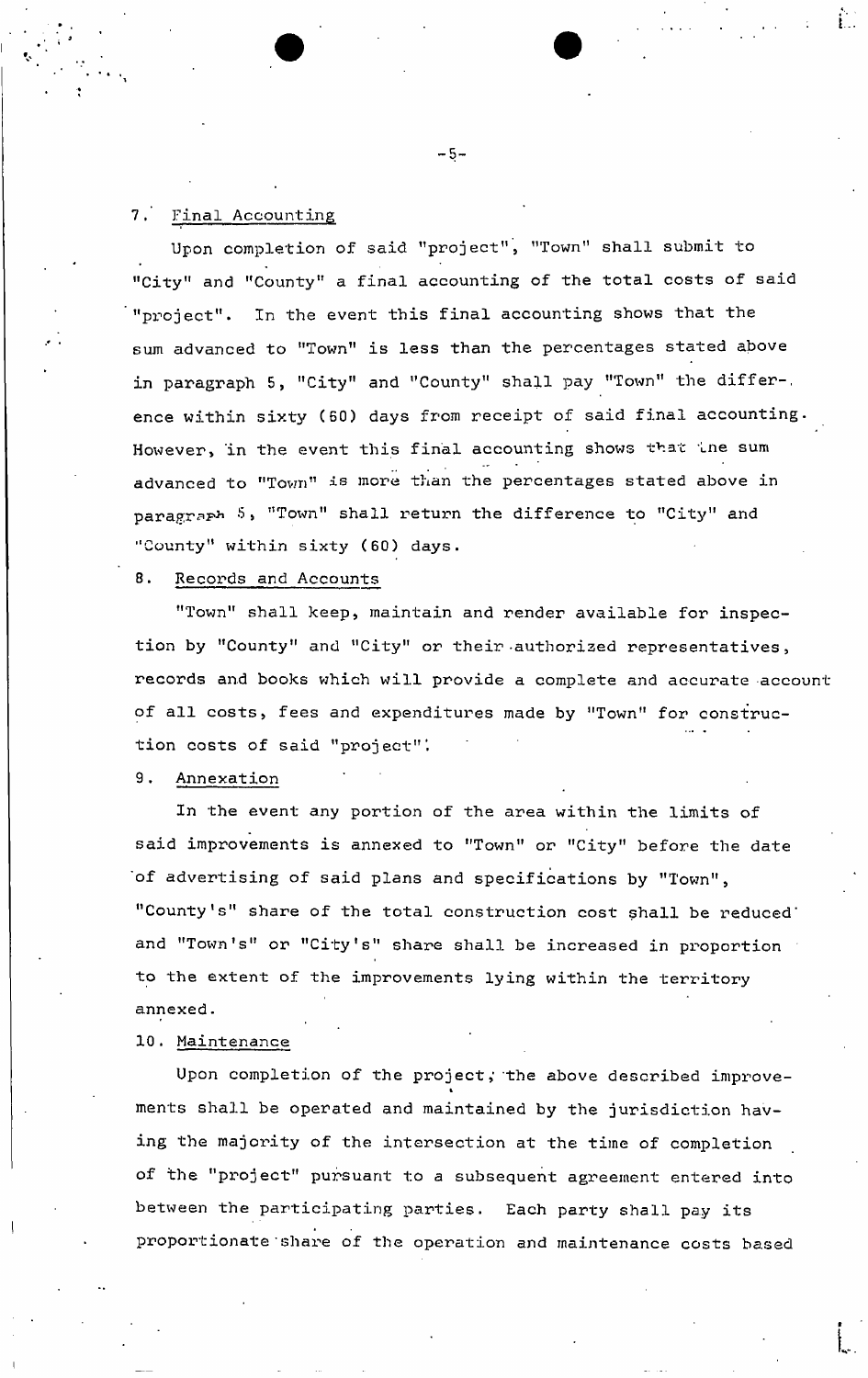on its percentage share of electrical work described in paragraph 5 (as such may be adjusted following any annexation as provided in paragraph 9).

11. Termination

t , k , <sup>e</sup>

This agreement shall terminate on December 31, 1975, if "Town" has not awarded a contract for construction of the "project" prior to that date. In the event of such a termination, "Town" shall refund to "County" and "City" all sums paid under this agreement, and "City" and "County" shall not be liable for payment of any costs incurred by "Town" in relation to the "project".

IN WITNESS WHEREOF, the parties hereto' have executed this agreement the day and year first hereinabove set forth.

ATTEST: Donald **M.** Rains, Clerk of Supervisors

APPROVED AS TO FORM:  $\mathcal{P}$   $\mathcal{C}$ 1  $\mathbf{r} \cdot \mathbf{v}$  (see ). Assistant/Deputy County Counsel

ATTEST: FRA**RCIS** L Wassell Deputy City Clerk

APPROVED AS TO FORM:

tornev

ATTEST:

Assistant Town Clerk

COUNTY OF SANTA CLARA, a political subdivision of the State of California

Chairman, Board of Supervisors "County" '

CITY OF SAN JOSE, a municipal cori

TOWN OF LOS GATOS, a municipal corporation

 $Bv$ Mayor "Town"

V I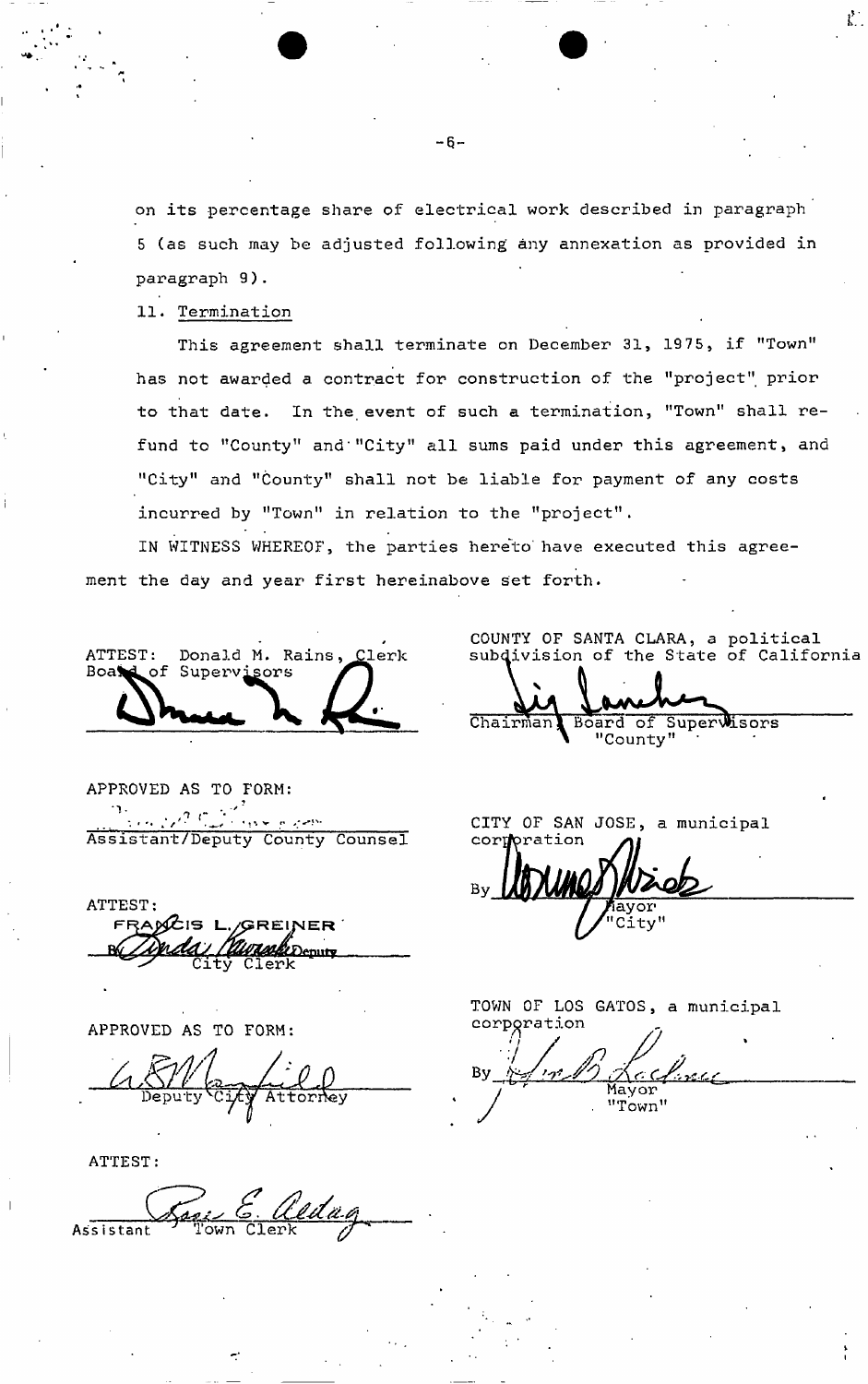# **County of Santa Clara**

**Office of the Board of Supervisors 524 County Administration Building 70 West Hedding Street San Jose, California 95110 299-2323 Area Code 408** 

**rights and Slg Sanchez,** *District 1* **<b>California** Sig Sanchez, *District 1 Dominic L. Cortese, District 2* **Dan Mc Corquodale,** *District 3* **Ralph H. Mehrkens,** *District 4* 

**Mrs. Jo Leibfritz, Clerk and November 13, 1974 victor**<br>Town of Los Gatos **Town of LOB Gatos P. O. Box 949 Los Gatos, California 95030** 

**Xilnda Crosby, Deputy City Clerk City of San Jose 801 North First Street**   $\mathcal{L}^{\mathcal{L}}$  and  $\mathcal{L}^{\mathcal{L}}$  and  $\mathcal{L}^{\mathcal{L}}$  and  $\mathcal{L}^{\mathcal{L}}$ **San Jose, California 95110** 

 $\mathcal{L}^{\text{max}}$ 

 $\mathbf{r}^{\left(1,1\right)},\mathbf{r}^{\left(2,1\right)}$ 

Subject: **Witten fit with city of fan Jose and Town of t City of San Jose and Town of Los Gatos** 

 $\mathbf{r} = \mathbf{r} \times \mathbf{r}$  , where  $\mathbf{r}$ 

 $\sim 100$ 

**for Installation of Signalization Equipment at South Bascom Avenue and Samaritan Drive** 

and the company of

 $\sim 10^{-1}$ 

and the control of the con-

' ' V **Gentlepersons s** 

**CALL TOPA** 

 $\mathcal{L}$  and  $\mathcal{L}$  are  $\mathcal{L}=\mathcal{L}$  . As in

**Enclosed you will find a fully executed copy of the subject Agreement between the County of Santa Clara and the party named above. The Board of Supervisors at,its regularly scheduled meeting on .. . " approved this Agreement on behalf of fltfWt^<sup>2</sup>' 197 4** 

 $\mathcal{L}(\mathcal{A})$  ,  $\mathcal{L}(\mathcal{A})$ 

**The enclosed copy is for your records.** 

**KIND OF BUILDING** 

**Very truly yours, .** 

**BOARD OF SUPERVISORS**  Donald M. Rains, Clerk

**By: Deputy Clerk** 

 $\sim 10$  .

 $\sim 10^{11}$  km  $^{-1}$ 

18kure **DMR EnclTCftire** 

**Contract** 

CCk **Finance Transportation Agency** 

**Contract Contract**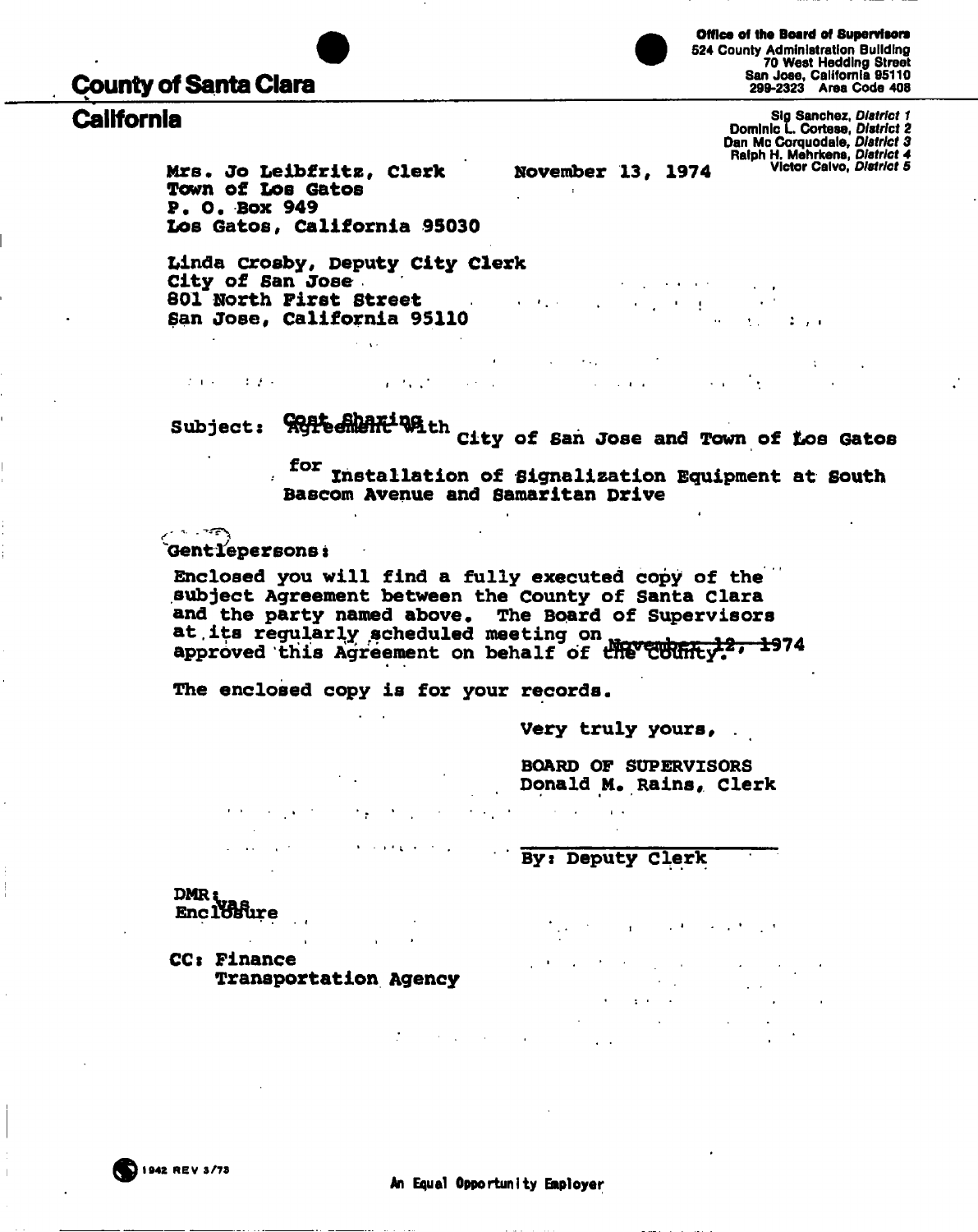## **BOARD OF SUPERVISORS SANTA CLAHA COUNTY**

**DATE NOVEMber 13, 1974** 

#### **Cost Sharing Agreement**  The following contract was *x*awarded or change order was approved by the

**Board of Supervisors at a meeting held:** 

**November 12 19 74** 

**Project to be charged COSt Sharing Agreement with City of San Jose ana Town of Los Gatos for Installation of Signalization Equipment at South Bascom Avenue and Samaritan Drive** 

For the amount of \$, Per copy or Agreement attached **Town of Los Gatos City of San Jose**  Contractor P.O. Box 949, Los Gatos 95030/ 801 N. First St., San Jose 951?

**Completion Date ..................................** 

**Budget Item (/or Controller's use)** 

**DONALD M. RAINS Clerk of the Board** 

**vas** 

**® ""** 

WHITE ---- CONTROLLER<br>Canary -- File

**4.** 

 $\P$  .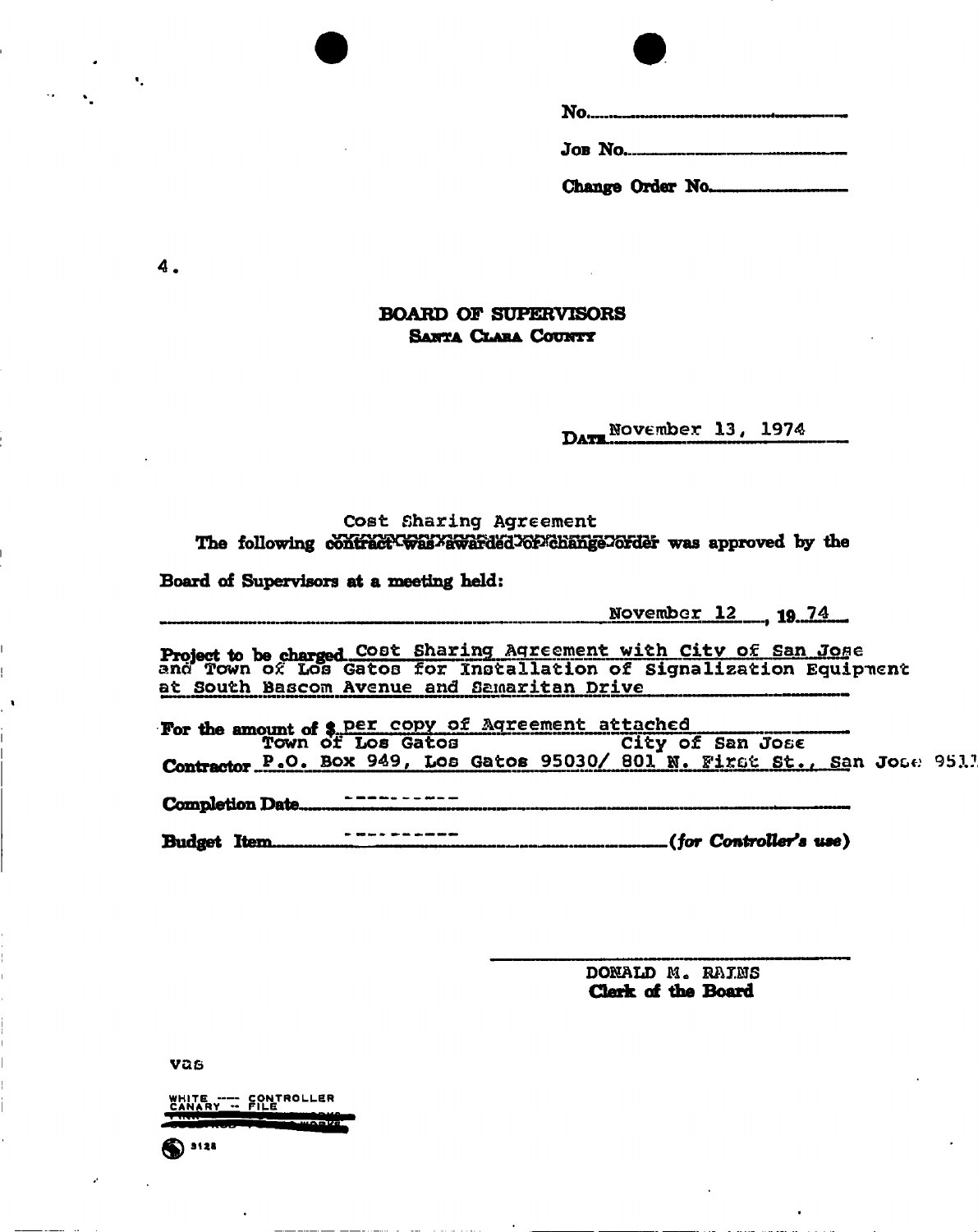|            | <b>TRANS PORTATION AGENCY</b><br>Elepanment of Public Norte<br>1555 Berger Drive<br>San Jose, California 95112<br>↑ County of Santa Clara                                                                    |
|------------|--------------------------------------------------------------------------------------------------------------------------------------------------------------------------------------------------------------|
| California | S.D.<br>TRANSMITTAL MEMORANDUM                                                                                                                                                                               |
|            | Page 1 of 2<br>November 4, 1974<br>DATE:                                                                                                                                                                     |
| FOR:       | November 12<br>19 74<br>BOARD OF SUPERVISORS AGENDA OF                                                                                                                                                       |
| FROM:      | MONTINI. TRANSPORTATION DEVELOPMENT. TRANSPORTATION AGENCY                                                                                                                                                   |
| TITLE:     | SANTA CLARA, THE<br>SHARING AGREEMENT AMONG THE COUNTY OF<br>CO ST<br>THE IMPROVEMENT<br>FOR<br>THE TOWN OF LOS GATOS<br>JOSE AND<br>CITY OF<br>SAN<br>AND SIGNALIZATION OF BASCOM AVENUE AT SAMARITAN DRIVE |

#### **DESCRIPTION:**

**The attached Agreement provides for the sharing of costs among the City of San Jose, the Town of Los Gatos and the County of Santa Clara for the road channelization and traffic signal installation at the intersection of South Bascom Avenue.and Samaritan Drive.** 

**The work involved in this Agreement is not a new project. An agreement dated September 26, 1972 was entered into with the Town of Los Gatos and the City of San Jose. The agreement terminated on**  June 30, 1973 since the Town of Los Gatos was unable to award a contract prior to the termination date because of right of way acquisition difficulties.

**The County<sup>1</sup>s estimated share of this project is \$55,522. The funds required for the project are included in the 1974-75 fiscal year Road Budget.** 

| EM APPROVED:<br>JAMES POTT                                                                                       | HOWARD CAMPEN |  |  |
|------------------------------------------------------------------------------------------------------------------|---------------|--|--|
| DATE:<br>AGENDA DATA:                                                                                            | BOARD ACTION: |  |  |
| ITEM NO:                                                                                                         |               |  |  |
| $(9)$ 755 REV 2/73                                                                                               | 121974743     |  |  |
| $\alpha$ , and the second contracts<br>$\mathbf{q}_1$ and<br>$\mathcal{A}$ , where $\mathcal{A}$ , $\mathcal{A}$ |               |  |  |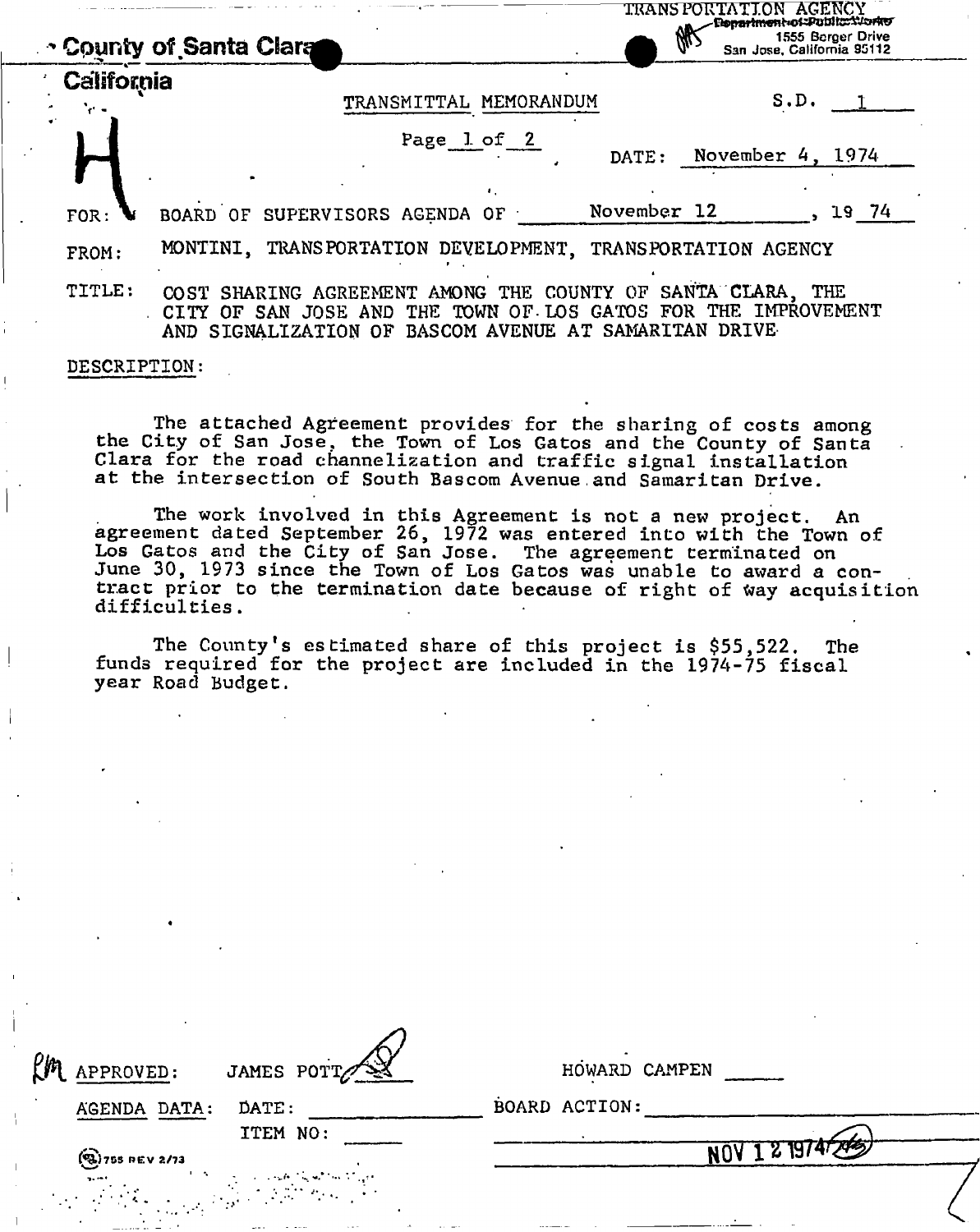

DATE OF AGENDA: November 12, 1974

**TITLE: COST SHARING AGREEMENT AMONG THE COUNTY OF,SANTA CLARA, THE CITY OF SAN JOSE AND THE TOWN OF LOS GATOS FOR THE IMPROVEMENT AND SIGNALIZATION OF BASCOM AVENUE AT SAMARITAN DRIVE** 

«

**The Town of Los Gatos and the City of San Jose have already approved this Agreement.** 

**Approval is recommended.** 

**After execution please send fully executed copies to:** 

Town Clerk **Town of Los Gatos 110 East Main Street Los Gatos, California 95030** 

**and** 

**Linda Crosby Deputy City Clerk City of San Jose 801 North First Street**  San Jose, California

**LM: JYT:vlt** 

**attachments**